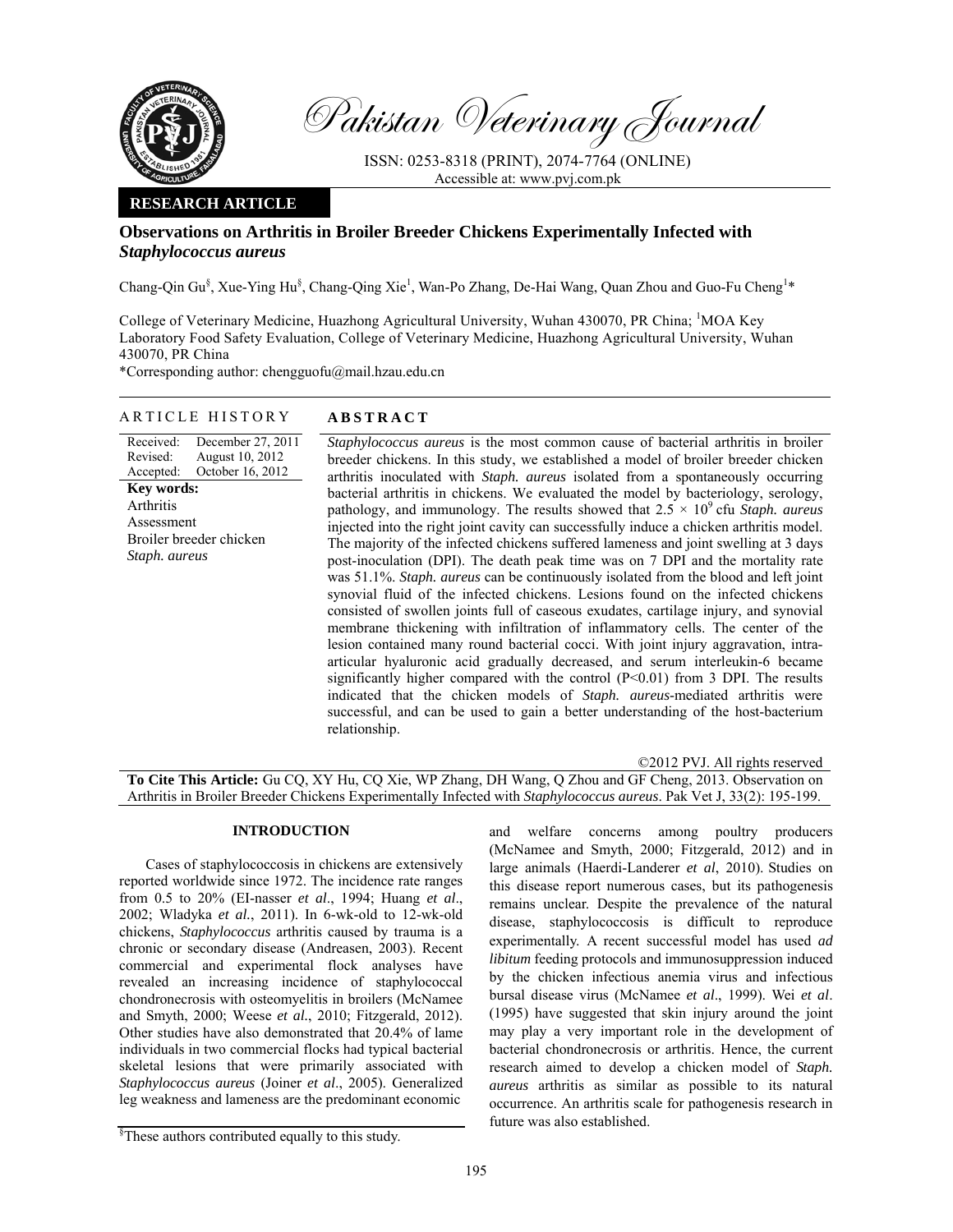## **MATERIALS AND METHODS**

**Bacterial strains:** The *Staph. aureus* strain used in the present study was originally isolated from the joints of a spontaneously arthritic broiler (Huang *et al*., 2002). The bacteria were cultured on blood agar for 24 h at 37°C, and then reinoculated on nutrient agar medium for 18 h at 37°C. From the culture, a bacterial suspension was prepared in sterile PBS at a concentration of  $1 \times 10^{12}$ cfu/mL. Viable counts were used to check the concentration of the injected bacteria.

**Birds and experimental protocol:** Seven-wk-old broiler breeder chickens were obtained from Chia Tai China, Ltd. (Wuhan), and maintained in the animal facility of the Department of Veterinary Medicine, Huazhong Agricultural University. They were housed in isolation in wire-floored cages under standard conditions of light and temperature. They were fed with standard laboratory chow and water *ad libitum* for 1 wk.

Two independent *in vivo* animal experiments were performed in chronological sequence. Ninety animals (8 wk old) were randomly divided into nine groups by three injection methods (intramuscular, intravenous, and intraarticular). Each injection method contained three different dosages of the *Staph. aureus* suspension (high dose of 2.5  $\times 10^{11}$  cfu, medium dose of 2.5  $\times 10^{9}$  cfu, and low dose of  $2.5 \times 10^7$  cfu). Occurrences of arthritis and mortality were monitored during the course of the experiment until the chickens were sacrificed after 21 days. The best inoculation condition was determined according to the first experiment results. In the second experiment, 70 broiler breeder chickens (8 wk old) were divided into a test (60 chickens) and control (10 chickens) group. The animals were weighed and inoculated with the *Staph. aureus* suspension selected by the above and an equivalent dose of sterile PBS, respectively. Weight changes, arthritic index, and mortality were monitored for 35 d. Blood samples (3 mL per chicken) were obtained via the wing-web at selected intervals (1, 3, 5, 7, 14, 21, 28, and 35 days post-inoculation, DPI) at 10 chickens per time point). Part of the blood sample was set aside for centrifugation, and the sera were stored at -20°C for cytokine analysis. The remaining blood sample was set aside for analyzing bacterial load. The joint fluid of the chickens that was excised postmortem from dying or dead chickens was collected and examined for bacterial load and hyaluronic acid (HA). The surviving chickens were euthanized, and all joints were fixed for histopathological examination.

**Gross and histopathology:** Each chicken was individually labeled and monitored. Arthritis was defined as a visible erythema and/or swelling of at least one joint. To evaluate the severity of arthritis, we used clinical scoring (Bremell *et al*., 1992), in which macroscopic inspection yields a score of 0 to 3 for each joint (0, normal; 1, mild swelling and/or erythema; 2, moderate swelling and erythema; and 3, marked swelling and occasional ankylosis). The resulting arthritic score ranged from 0 to 3 for each chicken.

Histopathological examination of the joints was performed after routine fixation, decalcification, and paraffin embedding. The tissue sections were cut by Histotome (RM2135 LEICA GER) and stained with hematoxylin-eosin (HE). The joints were examined for synovial hypertrophy as well as cartilage and subchondral bone destruction.

**Hyaluronic acid in synovial fluid and serum IL-6 examination:** According to literature (Cheng, 1987), the agglutination of synovial fluid in 4% acetic acid can determine HA content. To evaluate the severity of arthritis, we used clinical scoring, in which macroscopic inspection yields a score of 1 to 4 for each joint (4, forming complete clots, surrounding a clear solution; 3, soft clots, mild solution turbidity; 2, loose clots, surrounding a turbid solution; and 1, no clot formation, turbid suspension). Serum IL-6 was measured using an ELISA kit (PD6050, R&D Company, AM) according to the manufacturer's specifications.

**Statistical analysis:** The results are presented as mean±SEM. SPSS program version 12.0 was used for data analysis. Differences between two groups were compared between two groups by Tukey's test.

## **RESULTS**

**Determination of best inoculation route and dose:**  After inoculation with *Staph. aureus*, the appetite of the chickens remained normal until 2 DPI, and then gradually declined. The chickens exhibited gloominess, fever, swelling of some parts of the tibial tarsal joint, limpness, and reluctance to move 5 DPI. Most chickens had empty ingluvies as well as wet feces adhered around the anus and abdomens. The bellies of the dead chickens lied on the ground with fluffy feathers.

Table 1 summarizes the chicken arthritis occurrence infected by different routes and doses infecting. High and medium-dose intravenous injections of *Staph. aureus* led to 100% and 50% experimental chicken mortalities, respectively, on 7 DPI. The low-dose injection triggered no effective arthritis (10%). No clinical symptom appeared after breast intramuscular injection. On the other hand, arthritis can be simulated by joint cavity injection, and mortality increased by 60% after high-dose injection. The low dose induced minor arthritis symptoms. Therefore, middle-dose  $(2.5 \times 10^9$ cfu) intra-articular bacteria injection was used in subsequent experiments to simulate the animal model.

**Table 1:** Occurrence of arthritis in broiler chickens infected with *Staph. aureus* (*n* = 10, %)

| Inoculation routes |           | No. of inoculation bacteria (cfu) |                   |                     |  |  |  |  |
|--------------------|-----------|-----------------------------------|-------------------|---------------------|--|--|--|--|
|                    |           | $25 \times 10^{11}$               | $2.5 \times 10^9$ | $2.5 \times 10^{7}$ |  |  |  |  |
| Wing vein          | Morbidity |                                   | 20                | 10                  |  |  |  |  |
|                    | Mortality | 100                               | 50                | 10                  |  |  |  |  |
| <b>Breast</b>      | Morbidity | 10                                |                   | 0                   |  |  |  |  |
| intramuscular      | Mortality |                                   |                   |                     |  |  |  |  |
| Intra-articular    | Morbidity | 100                               | 60                | 30                  |  |  |  |  |
|                    | Mortality | 60                                | 10                |                     |  |  |  |  |

**Arthritis model evaluation:** Based on the above mentioned results, the definitive conditions for an animal model evaluation were determined. The evaluation results of the chicken arthritis are shown in Table 2. By right articular cavity bacteria injection, most chickens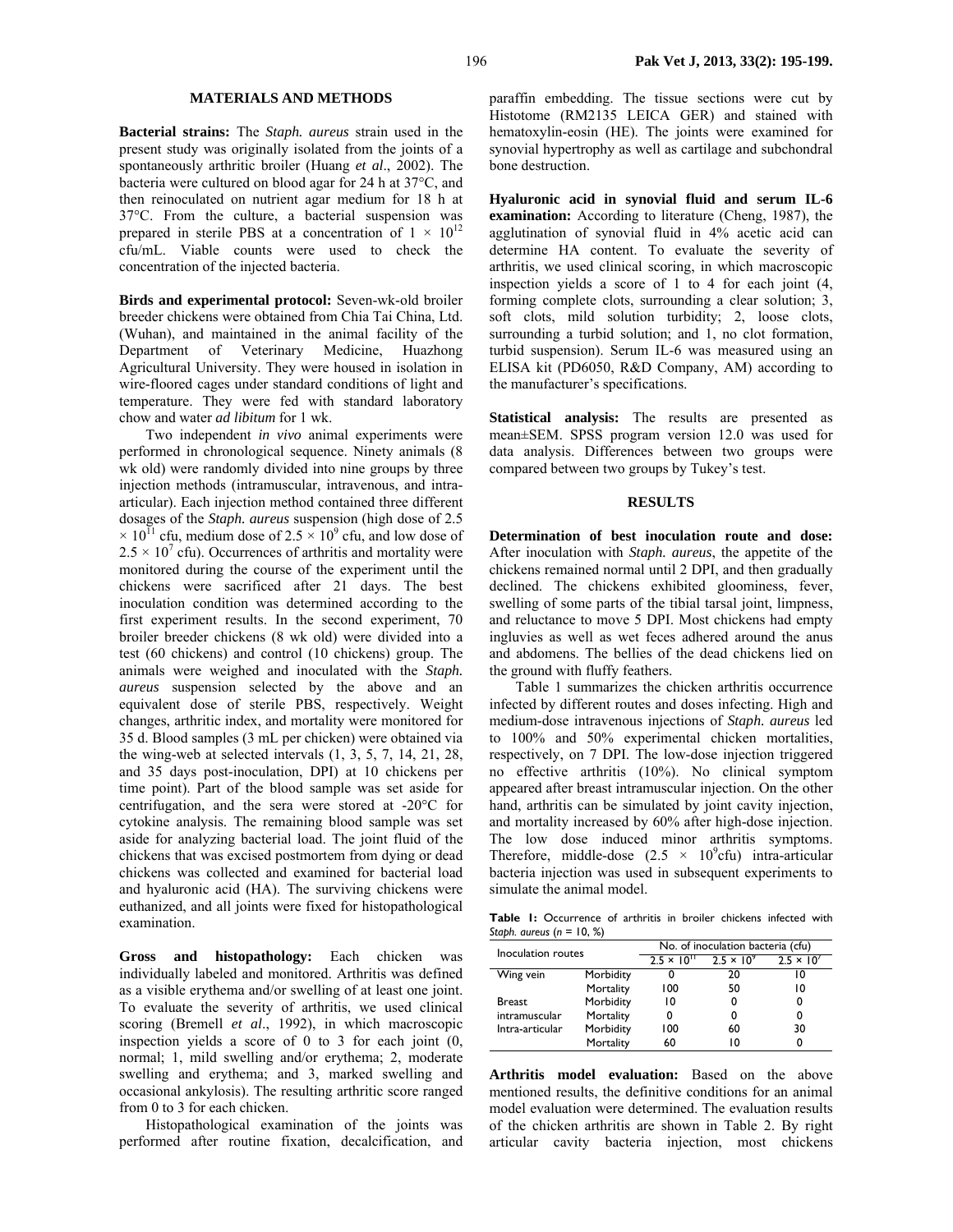**Table 2:** Findings in the joints of chickens after intra-articular injection of 2.5 × 10<sup>9</sup> *Staph. aureus* cells

| No. of Chickens<br>Time after | <b>Arthritis</b><br>Morbidity (%)   |       | Arthritis<br>Coefficient |                                           | loint HA<br>Content |      | No. of Synovia<br>with Bacteria |                  | No. of Blood  | <b>BW Changes</b><br>(kg)               |                                                                   |                 |
|-------------------------------|-------------------------------------|-------|--------------------------|-------------------------------------------|---------------------|------|---------------------------------|------------------|---------------|-----------------------------------------|-------------------------------------------------------------------|-----------------|
| that Died<br>Inoculation      |                                     |       |                          |                                           |                     |      |                                 |                  | with Bacteria |                                         |                                                                   |                 |
| (day)                         | (Total Mortality %)                 | Right | Left                     | Right                                     | Left                |      |                                 | Right Left Right | Left          | (Average No.<br>10 <sup>3</sup> CFU/mL) | Test                                                              | Control         |
|                               | 0(0)                                | 100   | 0                        | $0.83 \pm 0.54**$                         |                     |      |                                 |                  |               | 9(2.34)                                 | $2.12 \pm 0.17$                                                   | $2.10 \pm 0.25$ |
|                               | 0(0)                                | 88.89 | 26.67                    | l.20±0.75**                               | $0.54 \pm 0.44$     |      |                                 |                  |               | 9(2.66)                                 |                                                                   |                 |
|                               | 3(6.67)                             | 84.44 | 44.44                    | $1.61 \pm 0.92*$                          | $1.12 \pm 0.77$     | .67  | 1.00                            |                  |               | 5(3.15)                                 |                                                                   |                 |
|                               | 4 (15.56)                           | 77.78 | 51.11                    | $2.28 \pm 1.03*$                          | $1.82 \pm 1.02$     | 2.00 | 1.50                            |                  |               | 4(1.43)                                 | $2.02 \pm 0.26^{\text{AA}}$                                       | $2.45 \pm 0.28$ |
| 14                            | 5(26.67)                            | 71.11 | 55.56                    | $2.33 \pm 0.97$                           | $1.89 \pm 0.88$     | .60  | 1.00                            |                  |               | 2(1.07)                                 | $1.92 \pm 0.24^{\text{AA}}$                                       | $3.14 \pm 0.25$ |
| 21                            | 5 (37.78)                           | 64.44 | 55.56                    | $1.87 \pm 1.01$                           | $1.75 \pm 0.92$     | - 80 | 1.40                            |                  |               | 2(0.57)                                 | 2.11 $\pm$ 0.45 <sup><math>\Delta</math><math>\Delta</math></sup> | $3.35 \pm 0.49$ |
| 28                            | 5(48.89)                            | 55.56 | 48.89                    | $1.55 \pm 0.83$                           | $1.34 \pm 0.61$     | l 33 | 1.90                            |                  |               | 2(0.19)                                 | $2.03 \pm 0.45^{\text{AA}}$                                       | $3.81 \pm 0.52$ |
| 35<br>$\sim$ $\sim$<br>.      | (51.11)<br>$\overline{\phantom{0}}$ | 55.56 | 37.78<br>.               | l.20±0.46*<br>$m + m = m + m + m = m + m$ | $0.84 \pm 0.33$     | 3.00 | 2.00                            | .                |               | 0(0)<br>$\theta$ <sup>1</sup>           | $2.24 \pm 0.41^{\Delta\Delta}$                                    | $4.08 \pm 0.46$ |

Note: "-" Not done. Comparison with the left joint ("\*\*" P<0.01, "\*" P<0.05); Comparison with the control group (" $\triangle^m$  P<0.01).

displayed visible single or double joint limp at 3 DPI, especially at 5 DPI. The incidence of right arthritis was significantly different from that of left arthritis (P<0.05). The arthritis score on the right was higher than that on the left in all chickens at any time. At 14 DPI, the injury of the left joint healed, and a scab formed on the skin (Fig. 1- 1). The right articular cartilage completely fell off, the medullary cavity became exposed, and the left articular cartilage suffered central necrosis at 21 DPI (Fig. 1-2).

The test chickens began to die at 5 DPI, the death peak was 4 wk post-injection (PI), and the death rate was 51.1%. Table 2 shows that the amount of synovial fluid HA of the test chickens was lower than that before the infection. All the dead chickens had inoculated bacteria synovial fluid HA contents higher in the left joint than in the right.

**Bacteriological examination:** *Staph. aureus* was isolated from cultured samples of synovial fluid in the chickens. Table 2 shows that *Staph. aureus* was isolated from the right joints of all dying or dead chickens, and 91.3% was isolated from the left. The number of bacteria isolated from the left joint was higher than that from the right in the same chicken.

From 1 DPI to 28 DPI, the periphery blood samples from the experimental chickens can be examined for bacteria. At 3 DPI, 90% of the chickens carried the bacteria, gradually declining at 5 DPI. The total number of bacteria isolated from 1 DPI sharply increased, peaked at 5 DPI, and then gradually decreased. No bacterium was isolated from chickens in the control group.

**Body weight (BW) changes:** The BW changes of the chickens following inoculation with *Staph. Aureus* remained the same as that pre-inoculation (Table 2). No significant difference was observed between the pre- and post-experimental BWs (P<0.05). However, the BW gain of the control chickens showed a high significant difference  $(P<0.01)$  at 7 DPI compared with that of the test chickens.

**Histological findings:** Microscopic examination showed joint skin subcutaneous edema, intravascular congestion at 5 DPI (Fig. 1-3), serous effusion with a large number of heterophil infiltration (Fig. 1-4), as well as necrotic cartilage cells on the articular surface that fell off and were replaced with accumulating inflammatory cells at 7 DPI (Fig. 1-5). Synovial hyperplasia or degeneration caused the necrosis to fall off, and infiltration with inflammatory cells at 14 DPI was observed (Figs. 1-6 and

1-7). Necrotic foci were found in the bone marrow cavity and ligaments. Scattered in the foci were a large number of degenerating or necrotic heterophils and bacteria cocci. Inflammatory cells infiltrated the blood vessels and elastic fibers, seriously gathering into large septic foci in the articular capsule wall at 28 DPI (Fig. 1-8).

**Inflammatory response:** The serum IL-6 levels of the infected chickens 1 wk PI rapidly increased from 0.37 µg/mL to 2.24 µg/mL. Compared with the control group, there were only significant differences (P<0.01) at 3 and 5 DPI, as well as from 7 to 14 DPI (Fig.2).

## **DISCUSSION**

Chicken *Staphylococcus* arthritis often occurs in 6 wk-old to 8-wk-old broiler breeder chickens (Huang *et al.*, 2002; Liu and Ning, 2006; Wladyka *et al*., 2011). Most models of *Staphylococcus* septic arthritis in rabbit (Hamel *et al*., 2008), mouse (Gjerstsson *et al.*, 2005; Sakiniene and Takowski, 2002), swine (Johansen *et al.*, 2012) and chicken (Daum *et al*., 1990) have been established by intravenous inoculation with *Staph. aureus*. In the present study, the inoculated pathogen *Staph. aureus* was also isolated from the swollen joint of a naturally infected chicken (Huang *et al.*, 2002). Based on preliminary trials, the best simulated chicken arthritis model for intraarticular injection with  $2.5 \times 10^9$  cfu per chicken was determined. Joint cavity infection can be concluded as more closely resembling natural infection, scilicet, as well as mechanical injury on joints that lead to bacterial adhesion and invasion (EIasri *et al.*, 2002; Weese *et al.*, 2010), which is mostly due to the large weights of broiler breeder chickens (Liu and Ning, 2006).

The artificial infection and spontaneous outbreak of arthritis in the animals showed consistent clinical symptoms (Cai *et al*., 2008; Wladyka *et al.*, 2011). Upon autopsy, intra-articular exudates appeared early including pus which related to the Panton–Valentine leukocidin secreted by *Staph. Aureus* (Nguyen *et al.*, 2010), and synovial hyperplasia appeared later. The right arthritis index was significantly higher than the left in the chickens inoculated with *Staph. aureus*. This finding was different from that in a mouse model that had four limp consistent lesions of *Staphylococcus* arthritis by intravenous inoculation (Gjerstsson *et al.*, 2005; Sakiniene and Takowski, 2002) owing to the two different inoculation routes. HA in the joint cavity is a polymeride secreted by synovial cells, and HA content in synovia can indicate synovial injury (Qing *et al*., 2008). In the present study,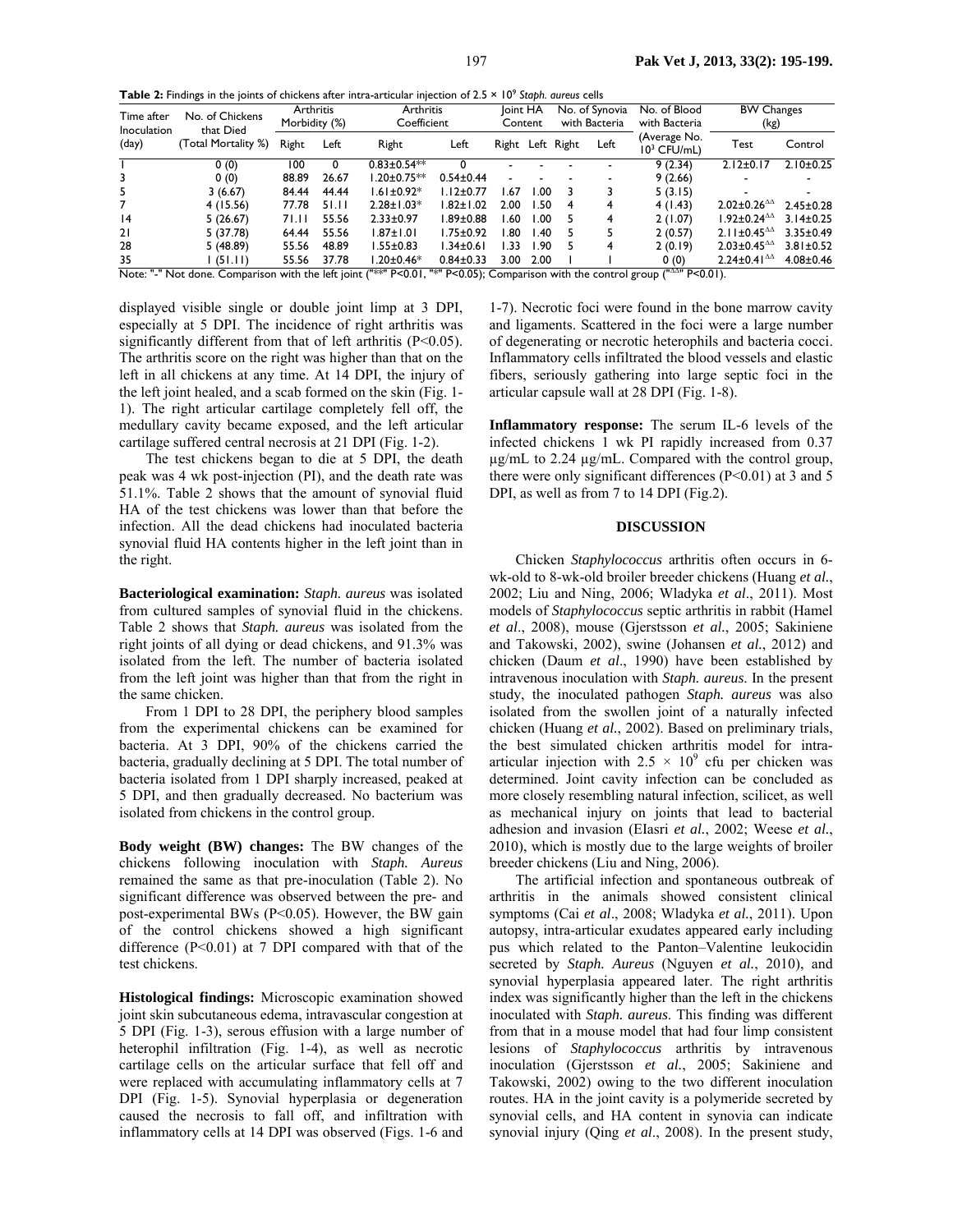

**Fig. 1:** Articular lesions in chickens inoculated with *Staph. aureus* by intra-articular injection*.* The right joint swelled and the left joint compensatory injury resulted in scar formation on the skin at 14 days post-inoculation (DPI; Fig. 1-1). Left articular cartilage injury and caseous exudatein (arrow) occurred in the joint cavity at 7 DPI. The middle articular cartilage completely fell off, the medullary cavity of bones became exposed (arrow) at 21 DPI, and the right articular cartilage was slightly injury in live chickens at 35 DPI (Fig. 1-2). HE staining in a light micrograph reveals chicken joint skin subcutaneous edema and intravascular congestion at 5 DPI. Bar = 500 µm (Fig. 1-3). Intra-articular serous effusion and a large number of heterophil infiltrations appeared at 7 DPI. Bar = 50 µm (Fig. 1-4). Marked proliferation of synovial tissues and those infiltrated with inflammatory cells. Bar = 100 µm (Fig. 1-5). Synovial cell necrosis accompanied with a lot of bacterial embolism (arrow) at 14 DPI. Bar = 100 µm (Fig. 1-6). A marked proliferation of synovial tissue appeared at 21 DPI. Bar = 100 μm (Fig. 1-7). Focal necrosis formed and large masses of bacteria diffused (arrow). Bar = 500 μm (Fig. 1-8).



**Fig. 2:** Serum cytokine was determined by ELISA at different time points from chickens infected with *Staphylococcus aureus*. \*P < 0.05 and \*\*P<0.01 compared with the control.

the intra-articular HA content in the dead and dying chickens inoculated with *Staph. aureus* were obviously lower than that in the control group, which may have a direct correlation with the arthritic score.

The number of bacteria in the blood of the chickens gradually increased. At 7 DPI, the number of bacteria in the blood changed progressively decreased. However, *Staph. aureus* can also reach the left joint via a hematogenous route. Once in the joint, the inflammatory response and resulting infiltration of leukocytes, as well as the swelling and degradation of cartilage were similar to those in septic arthritis caused by *Staph. aureus* in mice (Bremell *et al*., 1992; Johansen *et al*, 2012). Therefore, the bacteria isolated from both right and left joints may prove that *Staph. aureus* is drawn to joints (Wei *et al*., 1995). The presence of intra-articular bacteria is almost consistent with the symptoms of arthritis. Pathogens are often isolated from the joints of naturally infected chickens (Huang *et al.*, 2002; Liu and Ning, 2006; Yang *et al.*, 2006; Grahama *et al*., 2009; Wright *et al.*, 2010).

Cytokines such as interleukin-6 play crucial roles in mice *Staphylococcus* arthritis (Bremell *et al.*, 1992; Wright *et al.*, 2010; Johansen *et al*, 2012). In the present study, the chicken interleukin-6 level at 3 DPI had a rapid growing trend and a certain relationship with arthritis

development throughout the trial. However, the serum IL-6 level began to decrease from 14 DPI. Once the bacteria entered the body, the inflammatory-related cells in the chicken were activated, subsequently releasing inflammatory substances that lead to joint damage. Moreover lipoteichoic acid of *Staph. aureus* enhances IL-6 expression in activated human basophils (Jeona *et al.*, 2012). This phenomenon requires confirmation by further research based on the present model.

**Conclusion:** The present work demonstrated that  $2.5 \times 10^9$ cfu *Staph. aureus* injected into the right joint cavity can successfully establish an arthritis model in chicken. Injury to the joint directly injected with bacteria is more serious than that by other injection routes.

**Acknowledgment:** This study was funded by the National Nature Science Foundation of China (No. 30972161) and the Foundation of Hubei Province Scientific Research (2007100ABA).

#### **REFERENCES**

- Andreasen CB, 2003. Staphylococcosis. In: Diseases of Poultry; 11<sup>th</sup> Ed, (Saif YM, ed), Iowa State Press, Ames, IA, 798-804.
- Bremell T, A Abdelnour and A Tarkawski, 1992. Histopathological and serological progression of experimental Staphylococcus aureus arthritis. Infect immune, 60: 2976-2985.
- Cai XY, C Yang, ZY Zhang, WL Qiu, Q Ha and M Zhu, 2008. A murine model for septic arthritis of the temporomandibular joint. J Oral Maxillofacial Surg, 66: 864-869.
- Cheng Z, 1987. Synovial fluid laboratory examination. Chin J Clin Lab Sci, 1: 36-38.
- Daum RS, W Hodges-Davis, K Barton-Farris, RJ Campeau, DM Mulvihill and SM Shane, 1990. A model of staphylococcus aureus bacteraemia, septic arthritis and osteomyelitis in chickens. J Orthop Res, 8: 804-813.
- Elasri MO, JR Thomas, RA Skinner, JS Blevins, KE Beemken, CL Nelson and MS Smeltzer, 2002. Staphylococcus aureus collagen adhesin contributes to the pathogenesis of osteomyelitis. Bone 30: 275-280.
- El-nasser AA, FM Mohmoud and LM El-shabzny,1994. Studies on major bacterial agents causing arthritis in chickens in kaluobia province. Vet Med J Giza, 13: 277-285.